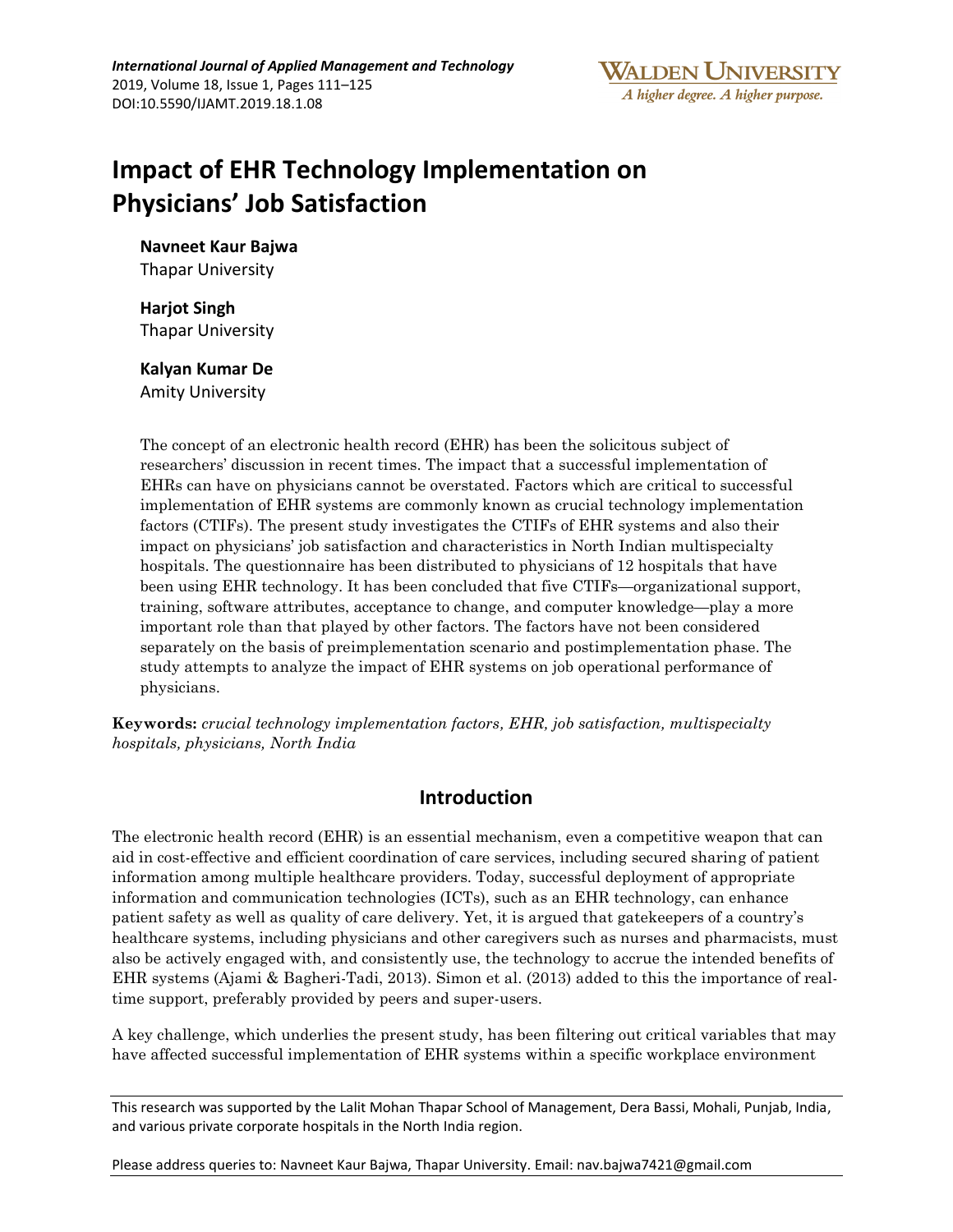and then studying their impact on job satisfaction of physicians. This research seeks to identify crucial technology implementation factors (CTIFs), as perceived by the primary gatekeepers (practicing physicians), which are relevant for accruing the benefits of EHR implementation efforts in hospitals located in North India. The first step in the study was to rationalize key variables and their corresponding constructs, expressing them in specific, relevant and easy-to-measure activities or outcomes. Such efforts were warranted for researchers to quantify meaningfully (and objectively) attempts to implement EHR systems, which may be positively (or negatively) impacted by changes in identified CTIFs (Safdari, Ghazisaedi & Jebraeily, 2015).

Notwithstanding, implementation of EHRs is a nontrivial process. During implementation, it is of the utmost importance that all relevant information is always available (Ward et al., 2012). It should not be treated as just a trial-and-error activity, given that much research on ICT uses has already been conducted. Unless healthcare professionals consistently utilize EHR system in direct patient care, success of any such implementation cannot be asserted (Kaplan & Harris-Salamone, 2009; Pare, Sicotte, & Jacques, 2006). Indeed, failing a timely and nondisruptive roll out of EHR system can often lead to an undesired risk for the healthcare organization (Moukheiber, 2013). Moreover, such a risk can range in magnitude from failure to attain desired benefits (such as improving patient safety or gaining competitive market advantage) to threatening the financial viability of institution.

This study attempts to identify CTIFs that may reduce the likelihood of EHR implementation failure to encourage hospitals to consider focusing on those key variables that require their most urgent attention (Eni & Tan, 1989). Apart from identifying factors, the study also examines the impact of these factors on job characteristics and satisfaction of physicians. Although this study may be seen as exploratory, its findings may provide insights to help North India hospitals in achieving effective use of electronic records and providing satisfied physicians. The study can also play a role in adding to understanding of technology diffusion by inspiring both small and medium scale hospitals to implement EHRs.

With the rise of healthcare service providers and introduction of information technology, the healthcare market has become more competitive. Consequently, the service providers are required to understand the factors affecting hospital's performance and providing better quality care using EHRs. There is also a need to understand the factors which impact the efficiency of hospitals. The existing literature on Indian healthcare sector has primarily focused on service quality in hospitals and end results of technologies. A limited number of studies have researched the impact of EHR technology implementation on physicians' characteristics as well as satisfaction. Thus, it has become imperative to study these aspects. Therefore, the present study aims to investigate the impact of EHRs, the critical technology implementation factors and its impact on physicians' job characteristics and satisfaction in Indian context. It studies the behavior of physicians after using the technology.

# **Indian Healthcare Sector**

India has a population of 1.3 billion residing in 29 states and seven union territories, out of which 2.25% are situated in Punjab, which consists of 22 districts. Healthcare services in India have traditionally been provided by the government. In the early postindependence period, Indian healthcare sector was suffering from a shortage of doctors and nurses, inadequacy of hospitals as well as a lack of medical equipment. In the 1980s, approximate 30% decline was witnessed in the use of both urban and rural public healthcare facilities. Of late, this sector has achieved tremendous growth and has been growing faster than it had grown during the last few decades. It is expected to become US\$280 billion sector by the end of 2020 (Verma & Khandelwal, 2011).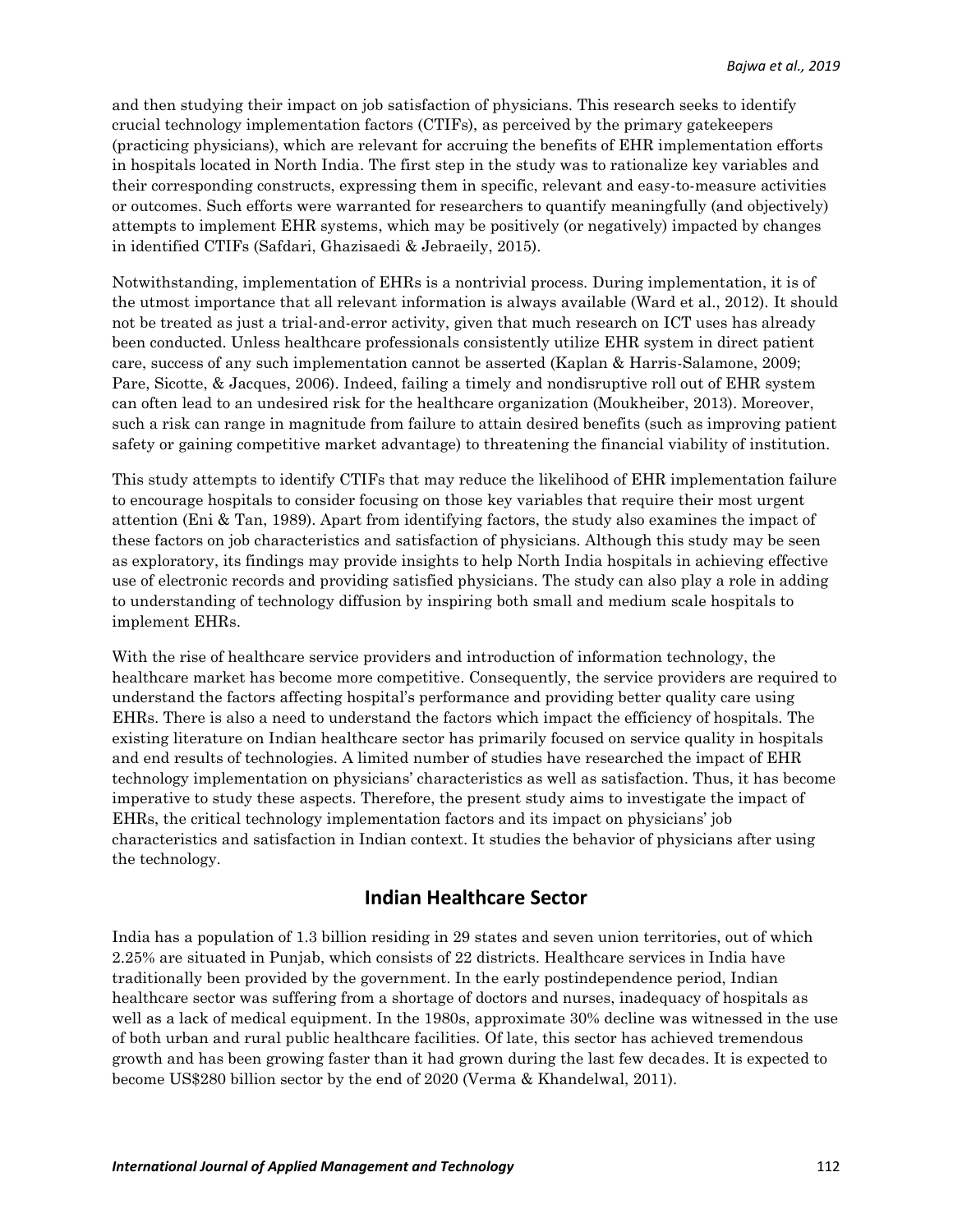Extant literature has been reviewed with special emphasis on understanding available knowledge about EHRs or EHR implementation in a healthcare organizational context. A parsimonious theoretical framework has been highlighted for which the present study is expected to translate a large body of literature on CTIFs to a study in context of hospitals based in North India.

# **Literature Review**

As patients become more informed and healthcare providers increasingly mindful and sensitive about sharing inaccurate and deceived information about patients, EHR implementation is seen as a necessary albeit complex, safety-critical process (Institute of Medicine, 2012). In today's era of advancing e-health technologies, improvements in hospital operational efficiency and care outcomes cannot be fully achieved unless EHRs are adopted. The term "adoption" implies more than just simply using an EHR. In practice, 'adoption' commonly refers to uptake of a new technology by both individuals and organizations (Rogers, 2010). In the context of EHRs, adoption by physicians implies regular and sustained use of technology over a continuous period. Hence, the mere presence of an EHR in a hospital does not imply that physicians will use it regularly until these same physicians also adopt the technology (Williams, 1992). Owing to the failure to knowledge translate from past research and best practices achieved in developed countries, technological implementation such as that of an EHR in developing countries.

EHRs have been implemented by an ever increasing number of hospitals around the world (Abramson et al., 2011). But, the technical aspects of EHR implementation are complex and require skillful execution for its success. Failed implementations are costly. Indeed, not only can a failed installation of EHRs in a hospital amount to huge monetary loss (Moukheiber, 2013), but reputation and image of the organization in question may also suffer correspondingly. An implementation failure creates high risk by diverting capital, operating funds and human resources from productive use and by weakening the hospital's position in the marketplace (Moukheiber, 2013; Rosenthal, 2002). It is possible that implementation challenges and experiential learning gained by healthcare professionals working within the context of developed countries (e.g., the United States and Canada) cannot be easily knowledge translated (Or, Dohan, & Tan, 2014). Accordingly, commonly observed failures in EHR implementation in less developed countries are reflective of, and possibly a result of, many things. These may include (a) the lack of know-how to reconcile difficult-to-change cultural habits, (b) the need for local adaption in health organizational work-style related practices, and (c) the differing sociopolitical environments (Or et al., 2014).

As implementation of such a technology is still fairly new in India and is limited to only major corporate hospitals, understanding success factors for implementation of this technology must be clearly studied. In this regard, this study represents one step in accumulating specific knowledge to aid beginners, especially those healthcare organizations that fall within the small (less than 500 beds) to medium-sized (500–1,000 beds) hospitals, in their EHR implementation efforts.

#### **EHR Implementation in India**

The government of India has been pushing healthcare stakeholders, such as doctors, hospitals, and insurance companies, to deploy various technologies for combating ever-increasing healthcare cost while having a simultaneous need to improve quality and accessibility of healthcare facilities (Malach & Baumol, 2012; Coiera, Aarts & Kulikowski, 2012). So far, it has been reported that ICT usage in healthcare domain appears to be promising (Christensen, Bohmer & Kenagy, 2000). It has even gone a step further by accepting EHRs as an essential component of the country's healthcare system with the aim of working towards its maximum adoption among all stakeholders (Jha et al. 2008). As noted in the extant literature, successful implementation of ICTs is one of the most critical issues for hospitals today (Moon, 2007). Several specific CTIFs are purported to drive success of EHR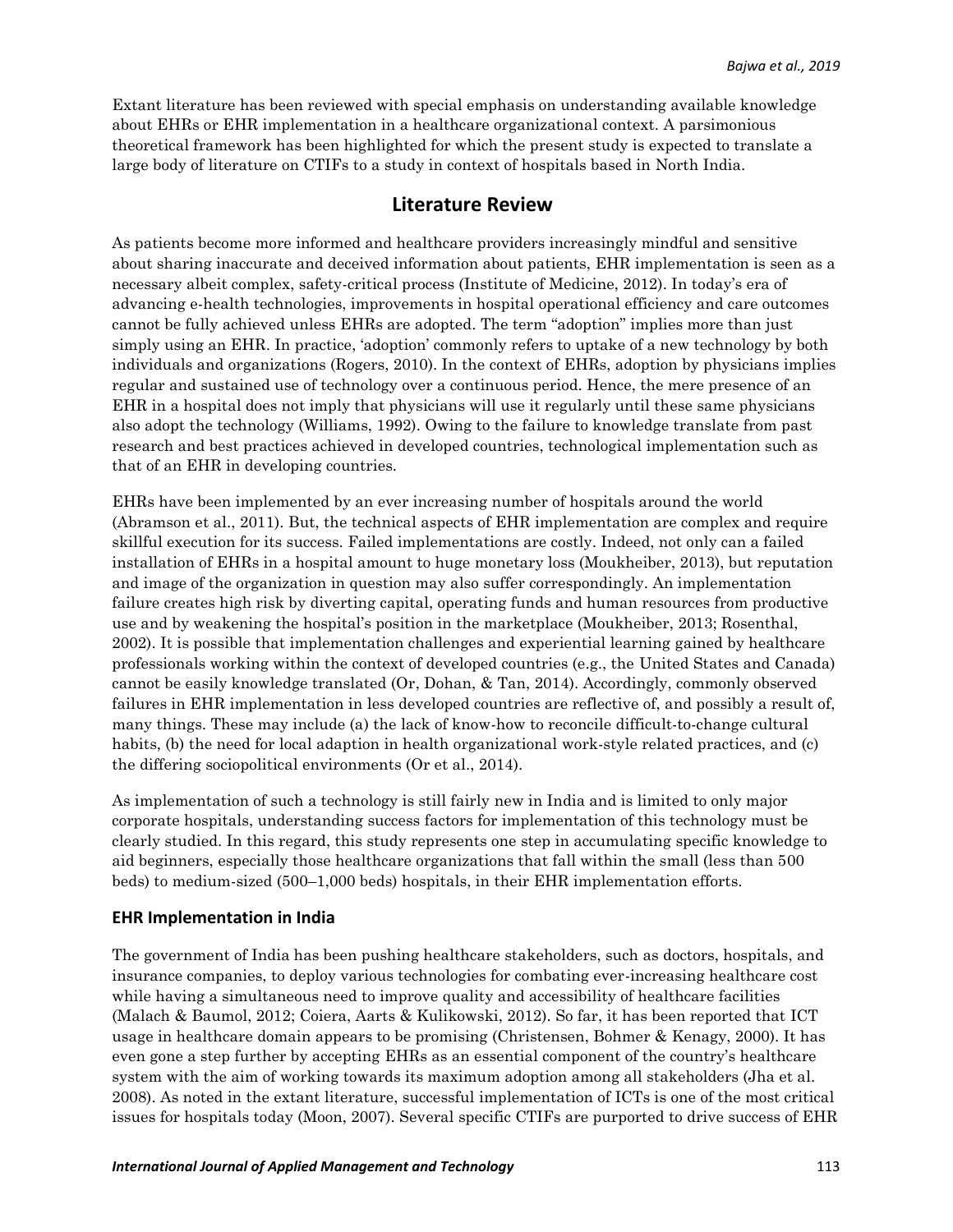implementation. The study discusses and identifies those CTIFs that are deemed to be most relevant to this particular study in more details later. Though, the concept and significance of EHRs had reached India almost a decade ago, EHR implementation and meaningful use have still to catch up (Bhattacharya, Ramachandran, & Jha, 2012; Sood et al., 2008).

For Indian hospitals to stay cost-effective, efficient and competitive in their routine care delivery business, an urgent need exists to take necessary steps and make substantive changes in outdated business processes, more specifically, manual driven paper-based systems, that are still being practiced among India hospitals. This, in turn, implies evolving the entire information systems and networks infrastructure within India's hospitals, thereby resulting in deployment of appropriate and advancing ICT mechanisms, as a competitive advantage weapon for healthcare organizations in India (Verma & Khandelwal, 2011).

#### **Job Characteristics and Job Satisfaction**

Job satisfaction is generally recognized as a multifaceted construct that includes employee feelings about variety of intrinsic and extrinsic job elements (Howard & Frink, 1996; Wayne, 2006). Jha et. al., (2009) has described as an employee's general attitude toward the job, it is the extent to which people like (i.e., are satisfied with) or dislike (i.e., are dissatisfied with) their jobs. Betts (2000) has defined job satisfaction as a perception of job by the job holder, who determines its level of satisfaction based upon physiological and psychological need. For decades, organizational researchers have been intrigued by employee satisfaction with work. Job satisfaction describes how content an individual is with his or her job (Noor & Rudzi, 2010). Gupta & Joshi (2008) have concluded that job satisfaction is an important technique used to motivate employees to work harder. Gupta and Joshi said that job satisfaction is very important because an employee spends maximum of his or her time at work place. Employees have more positive perceptions about organization's products and services when they have achieved satisfaction in their job and are able to deliver a better service (Bontis, Richards & Serenko, 2011).

Job characteristics depend upon the psychological state of employees, which includes various factors such as meaningfulness of work (task identity, task significance, and skill variety), responsibility for outcomes (autonomy), and knowledge of results (feedback). According to the job characteristics model (JCM; Hackman & Oldham, 1980), job characteristics of an individual lead to his or her job satisfaction. However, there are various external factors, such as economic situation, mobility, motivation, training, family, and other opportunities influencing individual job satisfaction (Bajwa et al., 2010), but enjoyment of work is almost always most strongly correlated with job satisfactions. Interesting jobs that provide a platform for polishing clinical skill, enhancement of training standards, provision of autonomy and feedback, satisfy most health workers (Tonges, Rothstein, & Carter, 1998).

The success of any organization depends upon collection of individuals, including leaders and subordinates, also their feeling toward their job. The workplace is more productive when people are happy with the work environment. It enhances decision making ability because happiness reduces stress and uncertainty. In addition, new customers get attracted to happy employees because these employees treat customers substantially better. Happy employees will have high level of job satisfaction because they feel comfortable with organization. Job satisfaction is generally referred to person feelings of satisfaction on the job, which acts as a motivation to work (Brief & Weiss, 2002; Price, 2004; Robbins, 2005).

This study focused specifically on implementation stages, with its findings being aimed at providing insights to the impact of the most applicable CTIFs for a successful roll out of EHR technology. It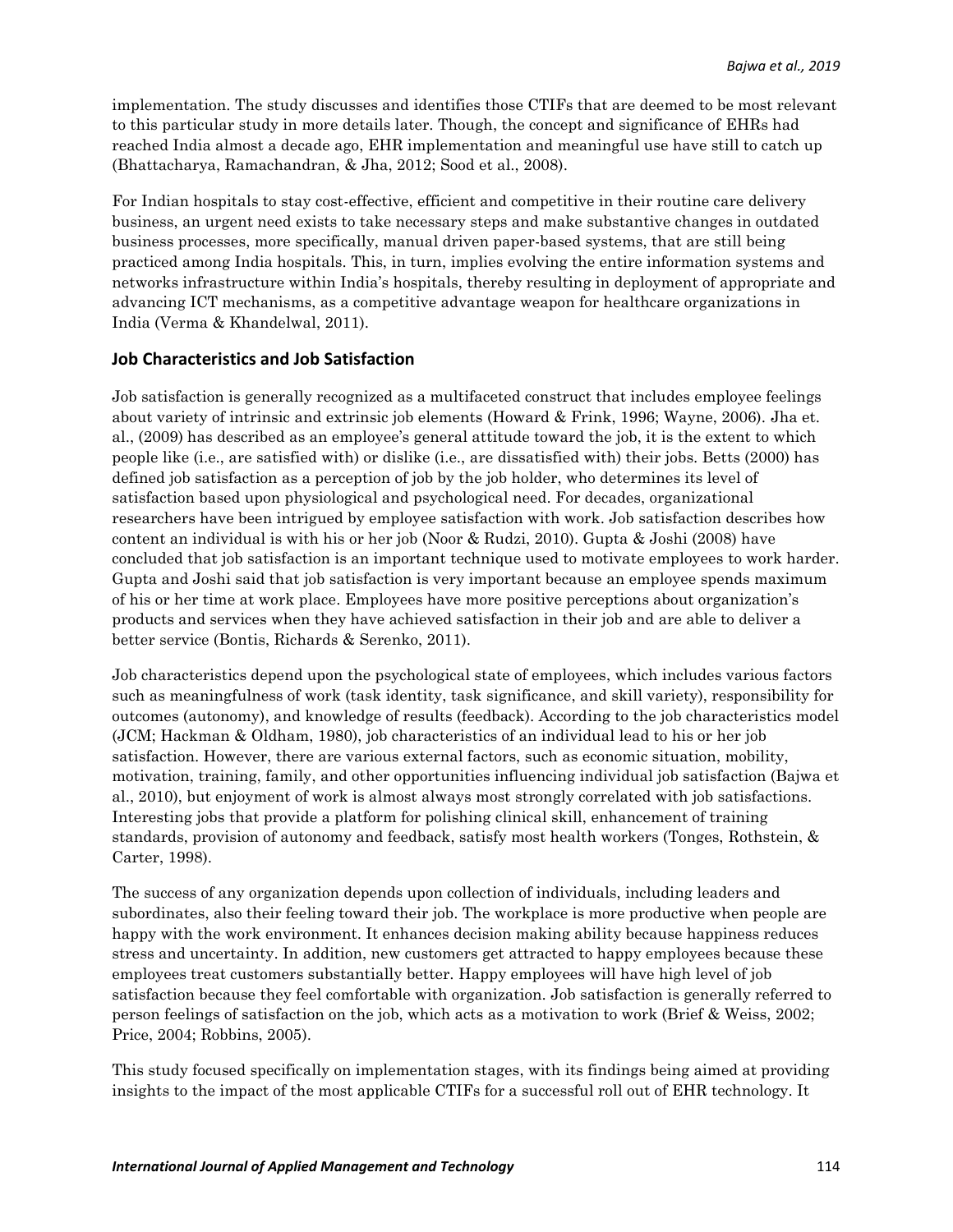may also help in providing satisfied physicians within the small and medium-sized hospitals in North India.

# **Theoretical Framework**

Jaana, Ward, and Bahensky (2012) focused on implementation success and elaborate on the notion that implementation success is determined by system quality and acceptance through participation. To better understand ICT challenges specific to EHR implementation context of our study, a key question is this: What are the top-rated CTIFs impacting EHR implementation in North India hospitals? In India, we can safely assume that the primary gate keepers of healthcare services delivery for EHR roll out and use in hospitals would be chiefly practicing and attending to patients. More generally, Safdari et al. (2015) noted that critical variables responsible for success (or failure) of technology implementation, including EHR implementation in healthcare organizations, include the following: top management support, strategic planning, project champion, training, teamwork, change management culture, effective communication, computer knowledge, software attributes, and testing and troubleshooting.

Variables relating to EHR and other technology implementation have been cited throughout the extant literature. Note that the importance of CTIFs is expected to vary from one hospital environment to another due to differences in processes and practices of various organizations. Given that such e-health technology implementation is typically conceived as a new project, which a hospital might not have previously experienced, it is important, then, that prior to launching an EHR, the hospital needs to understand and assess its own health informatics competencies such as the ability to use technology effectively, strength in maintenance, availability of information technology expertise on site and the organizational propensity to knowledge absorption and technological innovation (Sood et al., 2008). Seemingly, a long list of applicable variables may be extracted to study the adoption of emerging technologies for healthcare organizations. Yet, these variables must be limited by the context of the study to which they are to apply; in our case, given that the assumed "care gatekeepers" would be the practicing physicians. We therefore select to focus only on those most relevant and crucial variables (CTIFs) that would fully support physician endusers in terms of EHR use and behavioral changes anticipated throughout EHR implementation process (see Figure 1).

Apart from being informed via the CTIF-related literature, physician experts were engaged to help identify and validate what are believed to be the most relevant CTIFs for inclusion in the study instrument. All group-rated items scoring above the Cronbach's alpha value of 0.7 have been considered in terms of internal consistency (reliability) of the instrument. Confirmatory factor analysis has been used to highlight the validity of instrument while collinearity statistics were subsequently preformed to ascertain that no multicollinearity exists among independent variables (or CTIFs).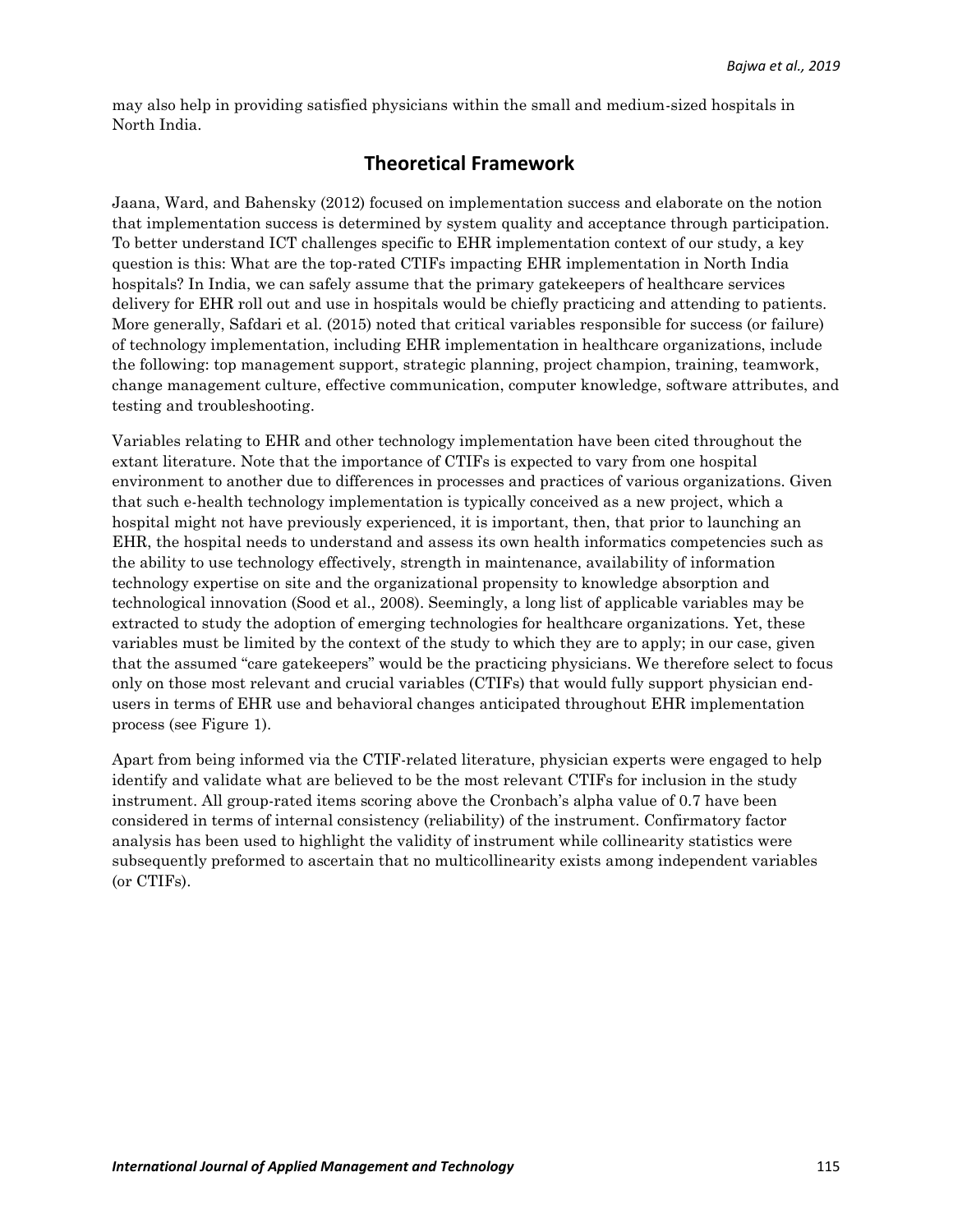

**Figure 1.** *Theoretical Framework*

# **Methodology**

It was decided to use the survey methodology with physicians to be sampled as respondents. The motivation for enlisting physicians only, aside from ensuring homogeneity in the study population, helps limit the choice of CTIFs to be identified and included in the questionnaire instrument. A convenience sampling approach was subsequently employed. This was further justified by the homogeneity of the study population being sampled (physicians), the budgetary limit to conduct other forms of well-coordinated sampling such as a random survey, and the exploratory nature of the study, allowing the adoption of a preliminary type survey.

For the present study, both qualitative and quantitative information have been gathered through primary as well as secondary sources. Primary data has been collected from physicians of corporate hospitals using EHR technology through a pretested, structured and nondisguised questionnaire.

Questions have been formulated scale to study the impact of CTIFs of EHRs on job characteristics and job satisfaction. JCM (Hackman & Oldham, 2005) has been used as the theoretical lens to study the job characteristics and job satisfaction of physicians. The JCM proposes a [model](https://en.wikipedia.org/wiki/Model_theory) of five "core" job characteristics (skill variety, task identity, task significance, [autonomy,](https://en.wikipedia.org/wiki/Autonomy) and [feedback\)](https://en.wikipedia.org/wiki/Feedback). JCM is extended by suggesting that EHR implementation moderates the relationships between job characteristics and job satisfaction. Eighteen statements have been used to represent job characteristics and satisfaction of the physicians using EHR technology. A construct based on statements representing critical technology implementation factors of EHRs in hospitals has been developed. It has been represented with five dimensions using 15 statements. Before starting data collection for the entire sample, a pilot study has been conducted on 100 physicians for testing the reliability and validity of various constructs used. It has helped in modifying the questionnaires usefully.

Analysis included 280 fully filled physician responses of out of a total of 350 questionnaires distributed to practicing physicians in 12 corporate multispecialty hospitals based in North India. Despite the use of a convenience sampling, the survey yields an 80% response rate after eliminating nonrespondents as well as those with incomplete (or inappropriate) responses; for example, those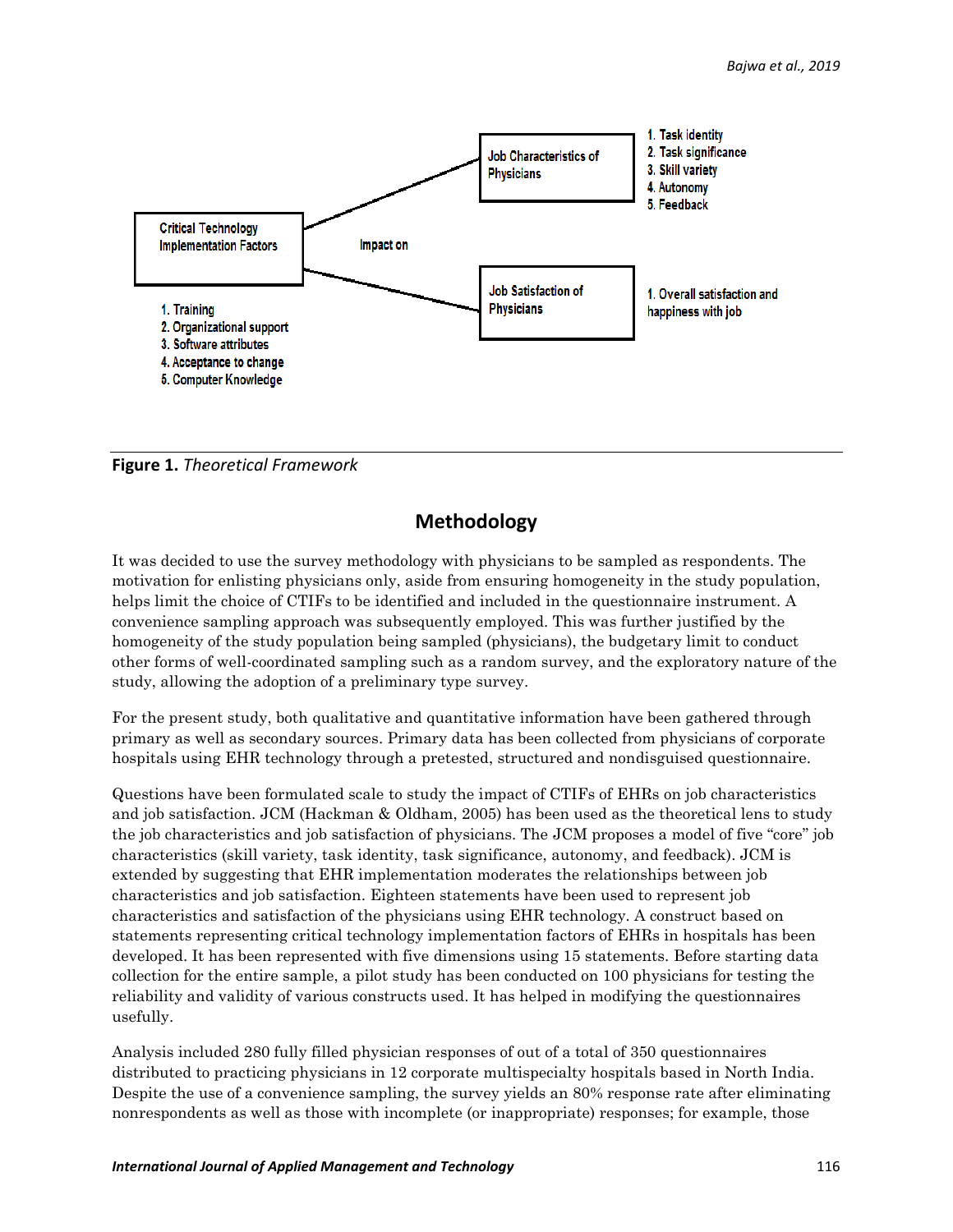responses with all *strongly disagree* (or *strongly agree*) being marked for all questions. A 5-point Likert-type rating scale (1 = *strongly disagree* to 5 = *strongly agree*) has been used to measure all items. Population of this research study is very large and enumeration of all members is nearly impossible. On the basis of availability of physicians in multispecialty hospitals in different cities the respondents have been selected. Due care has been taken to include respondents from all age groups, educational levels, designations, work areas, and genders. This has helped in making the sample more representative of the population. No specific attempt has been made to focus on any particular healthcare service provider. The study has been conducted in a period of one year duration including hospitals from all regions of North India. Some of the limitations of study are that the exploratory nature of the present study, the scope was limited to multispecialty hospital in North India. Respondents were limited to practicing physicians and findings from convenience sampling can be bias and too narrowly focused. Owing to the use of the parsimonious theoretical framework, the study focuses on some CTIFs with no moderating factors.

With the convenience sampling method, the results may also not be representative with limited generalizability. As such, it may be possible to widen the scope of study geographically; increase sample size; randomize the sampling; and having the CTIFs being considered separately based upon the preimplementation and postimplementation phases.

As Figure 1 depicts, the study aims to test the relationship between independent variables (CTIFs) and two dependent variables (Job characteristics and job satisfaction). Importantly, as the questionnaire was personally administered (and explained) to physicians on filling it, it is believed that such a process of administering the instrument vastly reduced the number of unanswered (or suspicious) responses.

# **Data Analysis and Results**

To summarize the data without losing any of the important information, exploratory factor analysis has been conducted. This tool extracts the critical technology implementation factors affecting EHR technology implementation in hospitals. Respondents have been asked to give responses to various statements affecting their technology acceptance levels on a 5-point Likert-type scale. Measures of sample adequacy such as Kaiser–Meyer–Olkin (KMO) and Bartlett's test of sphericity have shown that factor analysis can be applied.

The KMO value >0.6 can be considered as adequate (Kaiser, 1974). From Table 1, it can be seen that KMO value (0.819) has been found to be acceptable, and seems to be indicative of a data set considered to be highly desirable for factor analysis (Kim & Mueller, 1978).

| Test                          | Value      |
|-------------------------------|------------|
| Kaiser-Meyer-Olkin            | 0.819      |
| Bartlett's test of sphericity |            |
| Approximate $\chi^2$          | 28,347.230 |
| df                            | 897        |
|                               |            |

**Table 1.** *Kaiser-Meyer-Olkin and Bartlett's Test of Sphericity*

The most common method of factor analysis is the exploratory factor analysis and the most common method of factor rotation is the varimax rotation (Kim & Mueller, 1978). Thus, the crucial factors affecting EHR technology implementation have been tested using principal component factor analysis with varimax rotation. Principal axis factoring with varimax rotation method has been used for extracting the factors. Statements with factor loadings greater than 0.40 have been considered. Factors with an eigenvalue of one or more have been extracted. All the factors have been given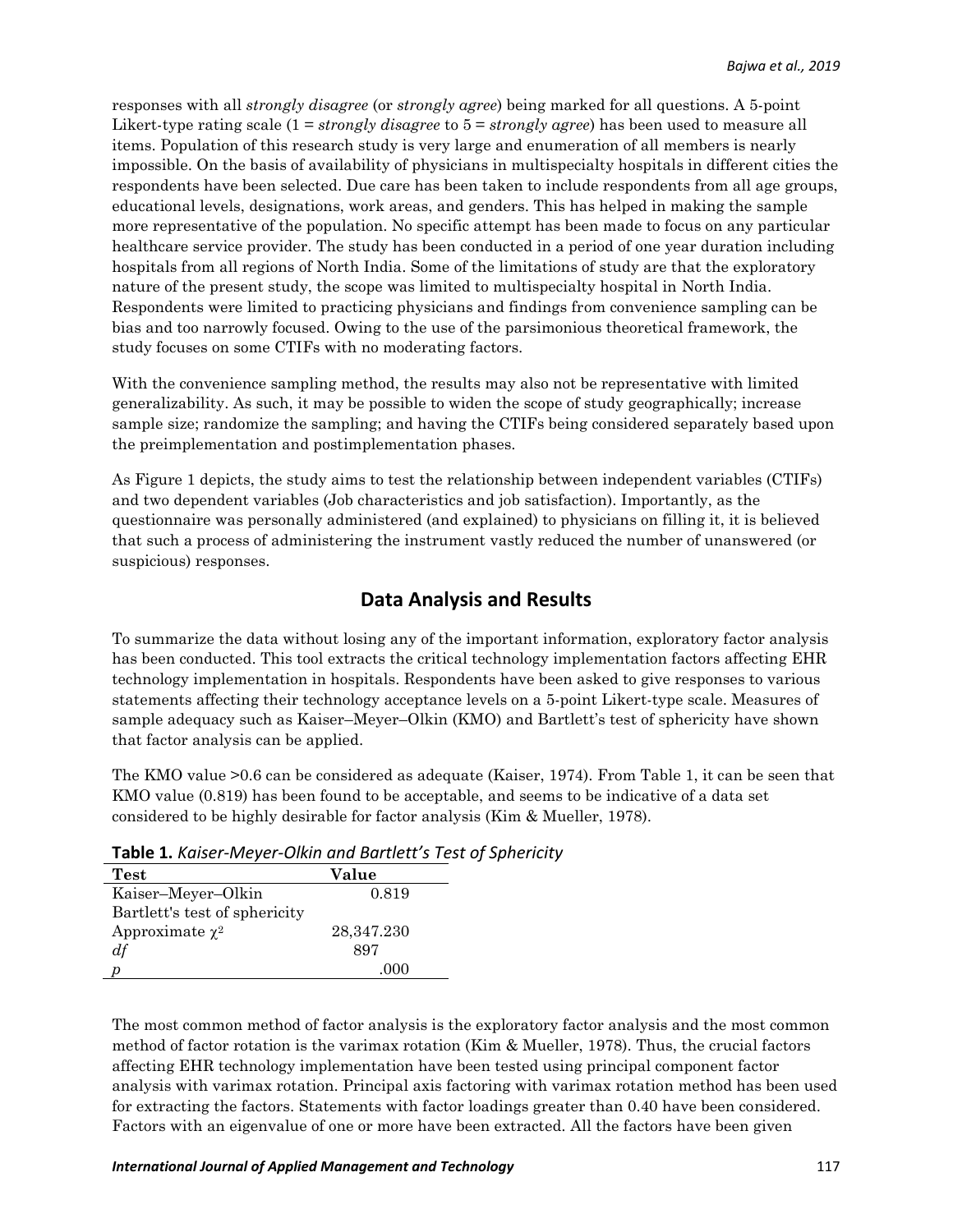appropriate names according to the statements that have been loaded on these factors. Rotated factor matrix has been used for this purpose.

With principal component analysis, five factors have been extracted depending on eigenvalues and variance explained as shown in Table 2. The factor structure has explained 69.08% of total variance, which exceeds the threshold level, that is, 60% commonly used in social sciences (Hair et al., 2006).

| Factors                | Eigenvalues | Variance Explained | <b>Relative Importance</b> |
|------------------------|-------------|--------------------|----------------------------|
| Training               | 5.154       | 17.487             |                            |
| Organizational support | 4.765       | 15.512             |                            |
| Software attributes    | 4.206       | 12.977             |                            |
| Acceptance to change   | 3.503       | 10.764             |                            |
| Computer knowledge     | 3.021       | 8.342              |                            |

**Table 2.** *Factors, Eigenvalues, and Variances Explained*

#### **Naming of Factors**

- *Training:* This particular CTIF may be regarded as the learning process needed by physicians to handle technology, for example, how using the technology would allow them to reap intended benefits as envisioned by a software company that has designed EHRs to be implemented following its preimplementation and implementation phases (Leonard & Sittig, 2007).
- *Organizational support:* This CTIF entails the type of support or help provided by top management as well as co-workers of hospitals to physicians to aid them in accepting, adopting and adapting to the use of emerging technology in their work practices (Miller & Sim, 2004).
- *Software attributes:* This CTIF refers to attributes embedded as special features within EHR software, for example, easy-to-learn and easy-to-use graphical user interface, userfriendly logins, customized fail-safe and error-prevention back-tracking functions, intelligent keyword searches and timely data backups, report generation functionality, and more (Haughom, Kriz, & McMillan, 2011).
- *Acceptance to change:* Physicians, who initiated their practices in the last 20–25 years, may often find it difficult to change their routine recordkeeping habits as they might be not willing to accept changes to their normal workplace processes such as the use of manual driven paper-based records. This CTIF can be measured by the willingness of the responding physicians to "adopt" such a habitual change in their daily practices (Gagnon et al., 2009).
- *Computer knowledge:* This CTIF is intended to measure the extent to which physicians as end-users will be well versed with computer hardware, software, the use of any database management system, internet connectivity and an ability to maintain and extract relevant files and records containing pertinent patient information. In India, physicians generally aged 50 and above often have difficulty with technology use because of their lack of basic computer knowledge (Safdari et al., 2015).

#### **Multiple Regression**

To study the association between CTIFs of EHRs, job characteristics, and job satisfaction of physicians of hospital, multiple regression analysis has been carried out. Five factors obtained from factor analysis have been taken as independent variables and job characteristics and job satisfaction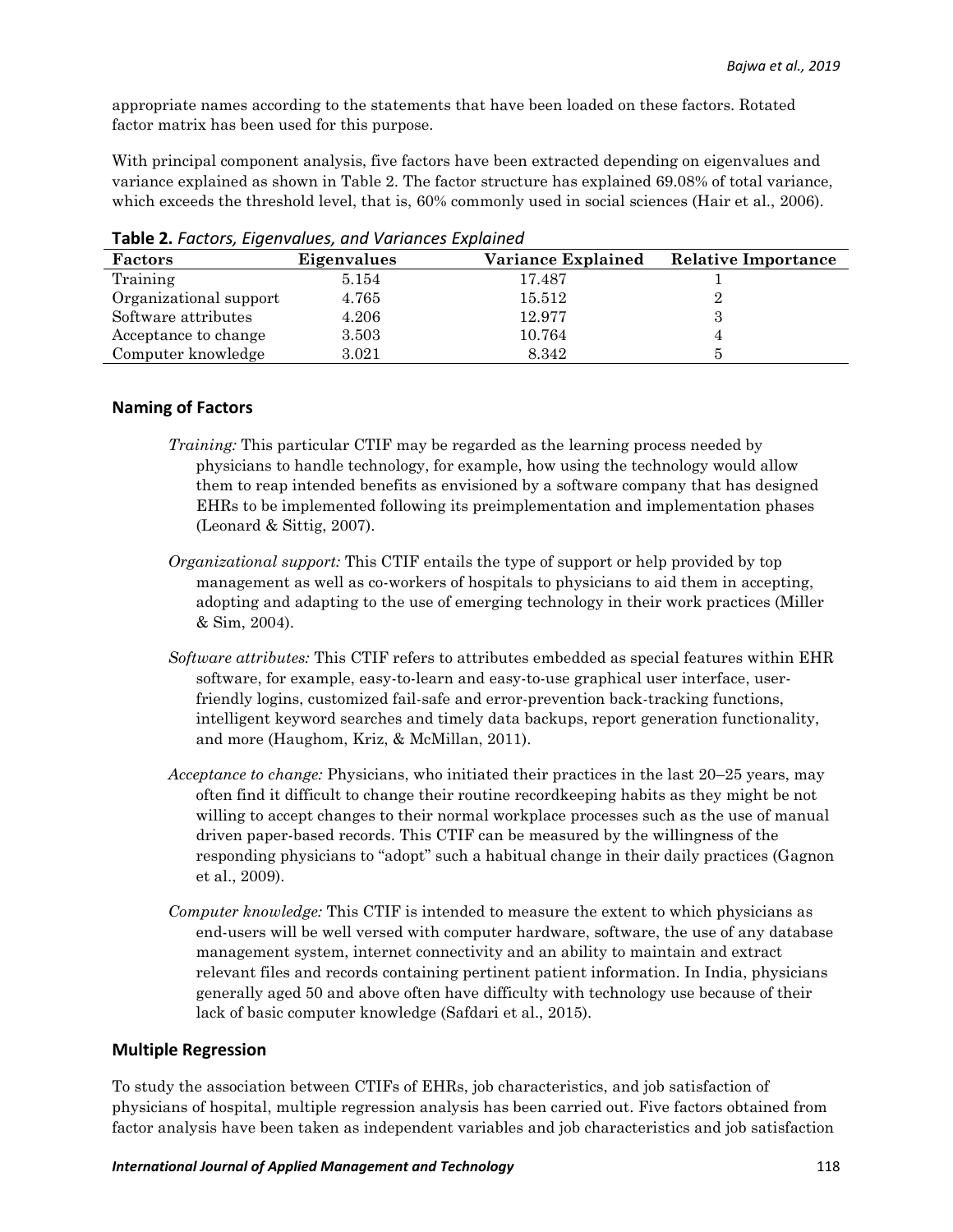as two dependent variables separately. The entered variables are significant at 5% level of significance.

## **Regression Analysis for Impact of CTIFs on Job Characteristics**

In Table 3,  $R = .480$  signifies correlation between job characteristics and those predicted by regression model. In terms of variability in job characteristics by the fitted model, this amounts to a proportion of  $R<sup>2</sup> = 0.202$ . The Durbin–Watson value, which tests the serial correlation between errors, is 1.870. The value is close to 2, so it proves that the residuals are uncorrelated (Field, 2005).

**Table 3.** *Model Summary for Crucial Technology Implementation Factors and Job Characteristics*

|       |      |                    |                                                                           | SE of the |               |
|-------|------|--------------------|---------------------------------------------------------------------------|-----------|---------------|
| Model |      | $\boldsymbol{R}^2$ | Adjusted $R^2$                                                            | Estimate  | Durbin-Watson |
|       | 480a | .206               | .202                                                                      | 70474     | -870          |
|       |      |                    | a Prodictors: (Constant) training acceptance to change computer knowledge |           |               |

Predictors: (Constant), training, acceptance to change, computer knowledge, organizational\_support, software\_attributes

From the analysis of variance (Table 4), the value of  $F(2,204) = 38.431$ ,  $p < 0.05$  indicates that at least one of the five variables is strongly related to job characteristics.

**Table 4.** *Analysis of Variance for Crucial Technology Implementation Factors and Job Characteristics*

| Model 1    | <b>Sum of Squares</b> | a1  | <b>Mean Square</b> |        |                   |
|------------|-----------------------|-----|--------------------|--------|-------------------|
| Regression | 42.732                | ∸   | 25.542             | 38.431 | .000 <sup>a</sup> |
| Residual   | 51.513                | 204 | 461                |        |                   |
| Total      | 94.245                | 206 |                    |        |                   |

<sup>a</sup> Predictors: (Constant), training, acceptance to change, computer knowledge, organizational\_support, software\_attributes

The  $\beta$  values (Table 5) tell to what degree each predictor affects the outcome. The *t* test helps in measuring significant contribution of each and every predictor to the model. Training, acceptance to change, and organizational support  $(p < .001,$  significance  $> .050$ ) are not making significant contribution to the model. That means  $t$  test associated with  $\beta$  values of only this variable is insignificant. Computer knowledge and software attributes have been observed to be making significant contribution to the model.

|                        | Unstandardized<br>Coefficients |      | <b>Standardized</b><br>Coefficient |        |                  |
|------------------------|--------------------------------|------|------------------------------------|--------|------------------|
| Model 1                | B                              | SЕ   |                                    |        | $\boldsymbol{p}$ |
| (Constant)             | 1.852                          | .124 |                                    | 12.185 | .000             |
| Training               | 0.054                          | .039 | .209                               | 1.699  | .503             |
| Acceptance to change   | 0.184                          | .037 | .152                               | 1.870  | .718             |
| Computer knowledge     | 0.153                          | .048 | .245                               | 3.788  | .000             |
| Organizational support | 0.041                          | .037 | .069                               | 0.434  | .587             |
| Software attributes    |                                |      |                                    |        | .000             |

**Table 5.** *Coefficients of Crucial Technology Implementation Factors and Job Characteristics*

Table 6 depicts the variance inflation factor (VIF), which measures the impact of collinearity among the variables in a regression model. Assumption of no multicollinearity stands true here because all the VIF values are well below 10 and the tolerance statistics are above 0.2. Also, the average VIF is very close to 1 and it confirms that collinearity is not a problem for this model.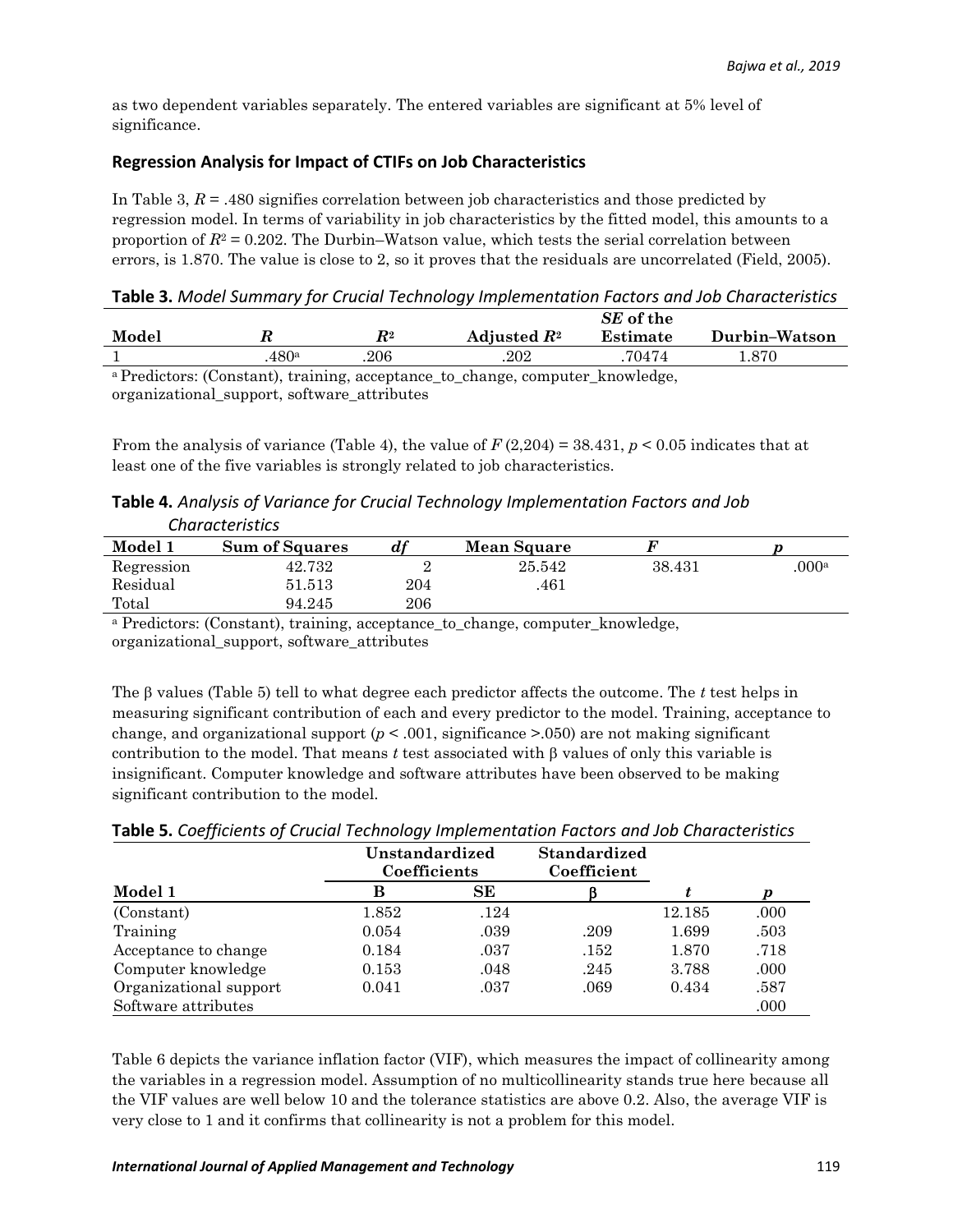| Variable                                                 | <b>Tolerance</b> | <b>Variance Inflation Factor</b> |
|----------------------------------------------------------|------------------|----------------------------------|
| Training                                                 | .468             | 1.761                            |
| Acceptance to change                                     | .685             | 0.995                            |
| Computer knowledge                                       | .780             | 1.558                            |
| Organizational support                                   | .403             | 1.987                            |
| Software attributes                                      | .304             | 0.785                            |
| Training $\rightarrow$ Job characteristics               |                  | Not supported                    |
| Acceptance to change $\rightarrow$ Job characteristics   |                  | Not supported                    |
| Computer knowledge $\rightarrow$ Job characteristics     |                  | Supported                        |
| Organizational support $\rightarrow$ Job characteristics |                  | Not supported                    |
| Software attributes $\rightarrow$ Job characteristics    |                  | Supported                        |

**Table 6.** *Collinearity Statistics for Crucial Technology Implementation Factors and Job Characteristics*

On the basis of regression model, computer knowledge and software attributes have significant impact on job characteristics of physicians.

## **Regression Analysis for Impact of CTIFs on Job Satisfaction**

The *R* of 0.717 signifies a strong correlation between job satisfaction and those predicted by regression model. In terms of variability in job satisfaction, this amounts to a large proportion of *R*<sup>2</sup> = 0.560. The Durbin–Watson value, which tests the serial correlation between errors, is 2.003, close to 2. This it proves that the residuals are uncorrelated (Field, 2005).

**Table 7.** *Model Summary for Crucial Technology Implementation Factors and Job Satisfaction*

|       |      |                    |                | SE of the |               |
|-------|------|--------------------|----------------|-----------|---------------|
| Model |      | $\boldsymbol{R^2}$ | Adjusted $R^2$ | Estimate  | Durbin-Watson |
|       | 717a | 569                | .560           | .21924    | $2.003\,$     |
|       |      |                    |                |           |               |

<sup>a</sup>Predictors: (Constant), training, acceptance\_to\_change, computer\_knowledge, organizational\_support, software\_attributes

From the analysis of variance (Table 8), the value of  $F(2,203) = 65.619$ ,  $p < .001$  indicates that at least one of the five variables is related to job satisfaction.

|            | <b>JULISTUCLIUIT</b>  |     |                    |        |                  |
|------------|-----------------------|-----|--------------------|--------|------------------|
| Model 1    | <b>Sum of Squares</b> | df  | <b>Mean Square</b> |        |                  |
| Regression | 63.605                |     | 31.803             | 65.619 | 000 <sup>a</sup> |
| Residual   | 98.385                | 203 | 0.485              |        |                  |
| Total      | 161.990               | 205 |                    |        |                  |

## **Table 8.** *Analysis of Variance for Crucial Technology Implementation Factors and Job Satisfaction*

<sup>a</sup> Predictors: (Constant), training, acceptance to change, computer knowledge, organizational\_support, software\_attributes

The  $\beta$  values (Table 9) tell to what degree each predictor affects the outcome. Here, the *t* test helps in measuring the significant contribution of each and every predictor to the model. Software attributes  $(p < .001,$  significance  $> .050$ ) is the only variable not making significant contribution to the model. That means the  $t$  test associated with  $\beta$  values of these variable is insignificant.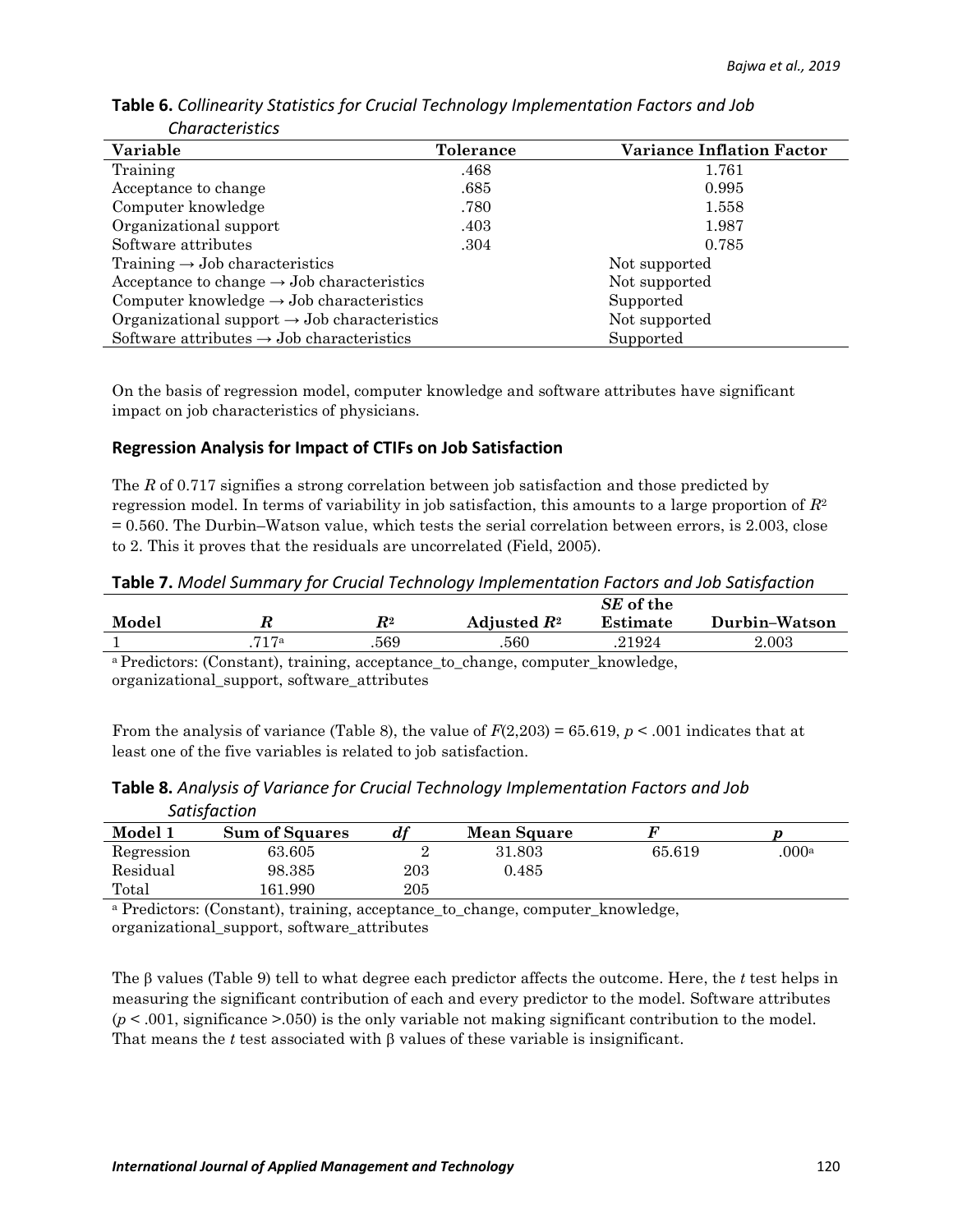|                        |           | Unstandardized<br>Standardized<br>Coefficients<br>Coefficient |      |        |      |
|------------------------|-----------|---------------------------------------------------------------|------|--------|------|
| Model 1                | B         | SE                                                            |      |        | р    |
| (Constant)             | 1.452     | .194                                                          |      | 21.165 | .000 |
| Training               | 1.454     | .231                                                          | .439 | 1.699  | .000 |
| Acceptance to change   | 0.084     | .031                                                          | .182 | 1.870  | .003 |
| Computer knowledge     | 0.253     | .049                                                          | .145 | 3.788  | .007 |
| Organizational support | 0.044     | .047                                                          | .349 | 0.434  | .000 |
| Software attributes    | $1.353\,$ | .048                                                          | .245 | 3.788  | .518 |

**Table 9.** *Coefficients for Crucial Technology Implementation Factors and Job Satisfaction*

The VIF from Table 10 measures the impact of collinearity among the variables in a regression model. Assumption of no multicollinearity stands true here because all the VIF values are well below 10 and the tolerance statistics are above 0.2. Also average VIF is very close to 1 and it confirms that collinearity is not a problem for this model.

**Table 10.** *Collinearity Statistics for Crucial Technology Implementation Factors and Job Satisfaction*

| Variable                                              | <b>Tolerance</b> | <b>Variance Inflation Factor</b> |
|-------------------------------------------------------|------------------|----------------------------------|
| Training                                              | .468             | 1.761                            |
| Acceptance to change                                  | .685             | 0.995                            |
| Computer knowledge                                    | .780             | 1.558                            |
| Organizational support                                | .403             | 1.987                            |
| Software attributes                                   | .304             | 0.785                            |
| Training $\rightarrow$ Job satisfaction               |                  | Supported                        |
| Acceptance to change $\rightarrow$ Job satisfaction   |                  | Supported                        |
| Computer knowledge $\rightarrow$ Job satisfaction     |                  | Supported                        |
| Organizational support $\rightarrow$ Job satisfaction |                  | Supported                        |
| Software attributes $\rightarrow$ Job satisfaction    |                  | Not Supported                    |

On the basis of regression model, factors having significant impact on job satisfaction of physicians are training, acceptance to change, computer knowledge, and organizational support.

# **Supporting CTIFs on Physicians Job Characteristics and Job Satisfaction**

Altogether, even within the exploratory context of this study, the analytic results may be quite useful in providing insights into CTIFs for deploying EHRs for North India hospitals. Specifically, two CTIFs, computer knowledge and software attributes, have influential impact on job characteristics, whereas, training, acceptance to change, computer knowledge and organizational support have strongest impact on job satisfaction of physicians throughout EHR implementation including preimplementation preparation. The research, however, does not supplant or replace important work already done in this area. Instead, it intends to extend previous work on CTIFs in the direction of operational specificity for North India hospitals. While CTIFs are useful when expressed as a higher level strategic framework, they also take on additional utility to guide practitioners when expressed in more granular, task-focused terms. These factors should be carefully studied to aid hospitals and/or other healthcare organizations in successfully implementing EHR systems within specific environments.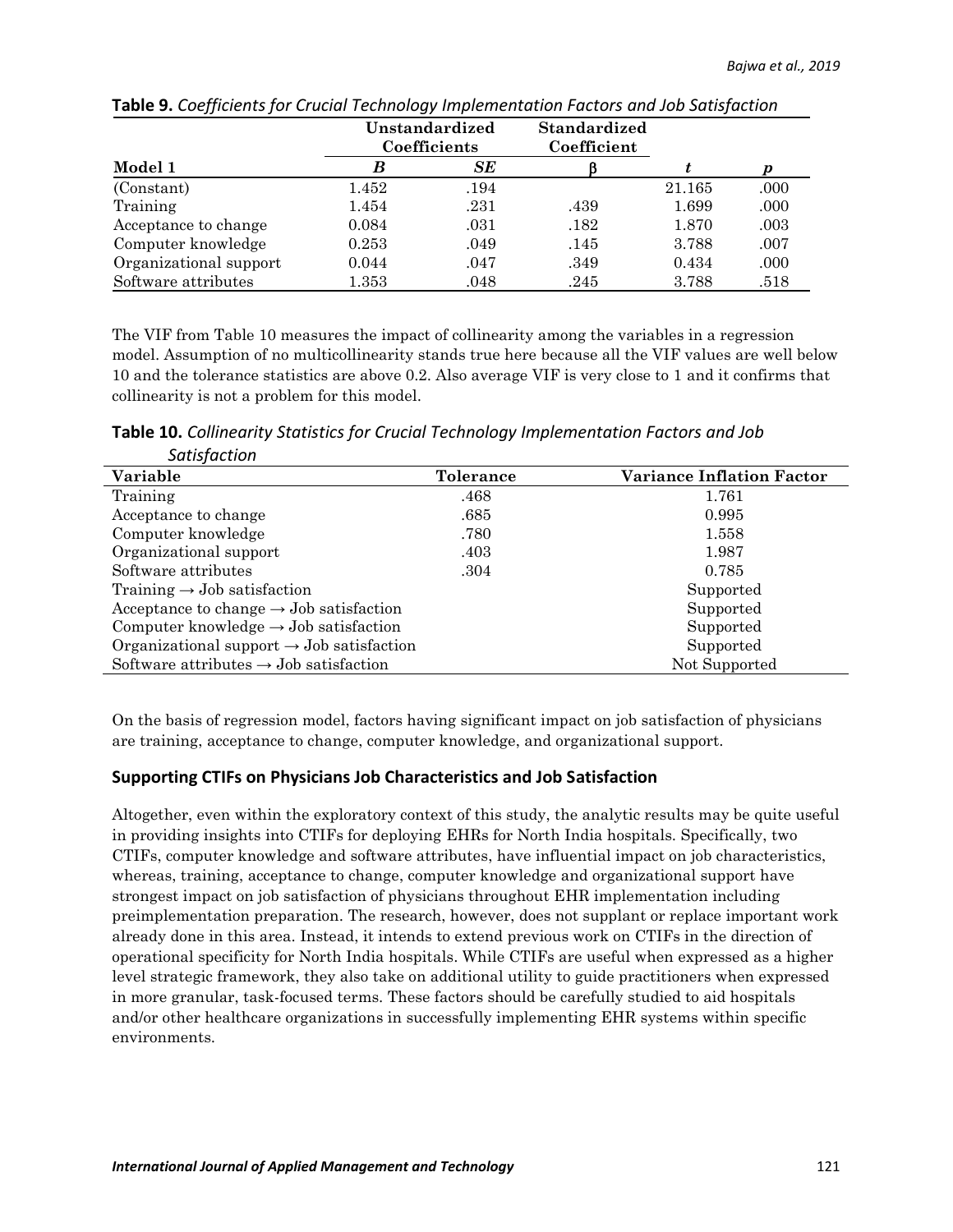# **Discussion**

India has a vibrant and rapidly growing population. The country faces many fresh challenges such as the idea of creating a national EHR system. Currently, India's healthcare system comprises both private and public hospitals. In spite of having a large number of public hospitals, many people opt for private hospitals due to the promise of better care, higher quality infrastructure, shorter wait times, and more medical equipment and supplies (as compared to public hospitals). Unless EHRs are widely and successfully, adopted throughout government health facilities, these organizations will continue to be overcrowded with long wait times and operational inefficiencies. EHR records, if implemented and adopted by physicians, can effectively help, among other processes, to reduce queuing during the registration phase as well as shortening the time and lowering the costs needed for the treatment of individual patients. For instance, a substantial expense of time and money can be saved in accessing diagnostic services related to past diagnostics and imaging that may have to be repeated for the same patients due to ineffective management of patient records.

#### **Conclusion**

At present, the EHR technology has been implemented in private multispecialty hospitals; if the same technology can be successfully implemented in the public sector, it is anticipated that patients being placed at the bottom of the pyramid can also be treated in better, faster and more effective manner. The Integrated National Health System was created and the government of India hopes to provide universal healthcare to all of its citizens by 2020. This vision is possible only if India moves successfully to achieving a strong integrated health information system.

As an "emerging" economy, India's progress in terms of EHR development will help it to create a system of standards that will promote interoperability and bolster the national system. The next step could be to diffuse adoption of EHR systems in urban as well as rural areas. This can be done by motivating physicians to accept the change from traditional paper-based records to electronic records, by providing organizational support and by ensuring that reputable vendors are engaged to provide quality EHR systems with great software attributes. As a member of International Health Terminology Standards Development Organization, India should also support affordable and consistent use of terminologies among healthcare providers through Systematized Nomenclature of Medicine Clinical terms. Apparently, this can be easily made possible nationwide with the promotion of EHRs and other ICTs implementation and adoption by physicians. Next, we highlight the study limitation and provide future research direction.

#### **Future Research**

Implementation and adoption of EHRs in Indian healthcare settings is a vast topic that involves multifaceted dimensions, including various types of users and subsettings. In future studies, other CTIFs as well as possible moderating factors may also be included to have a broader and more in depth analysis of empirical data to be collected. Comparisons across different hospital types, where EHR technology is implemented, can also be done. Users such as administrators, nurses and other healthcare professionals who use the same technology, but in a different perspective, can also be studied. Apart from private multispecialty hospitals, tertiary healthcare public hospitals using EHR technology, which serve a major part of the bottom-of-pyramid, can also be considered. In summary, the journey of EHRs begins with preimplementation preparation, then implementation of the technology, and continues with postimplementation. Thus, continued effort is needed after the EHR goes live to reap the full benefits of the system. The contribution expected from, and emphasis on, individual CTIFs may change dynamically to be able to ensure continued success of EHR use and to reduce the likelihood of technology failure during these three stages of an EHR life cycle. The results of our exploratory study showed that five CTIFs, namely, training, acceptance to change,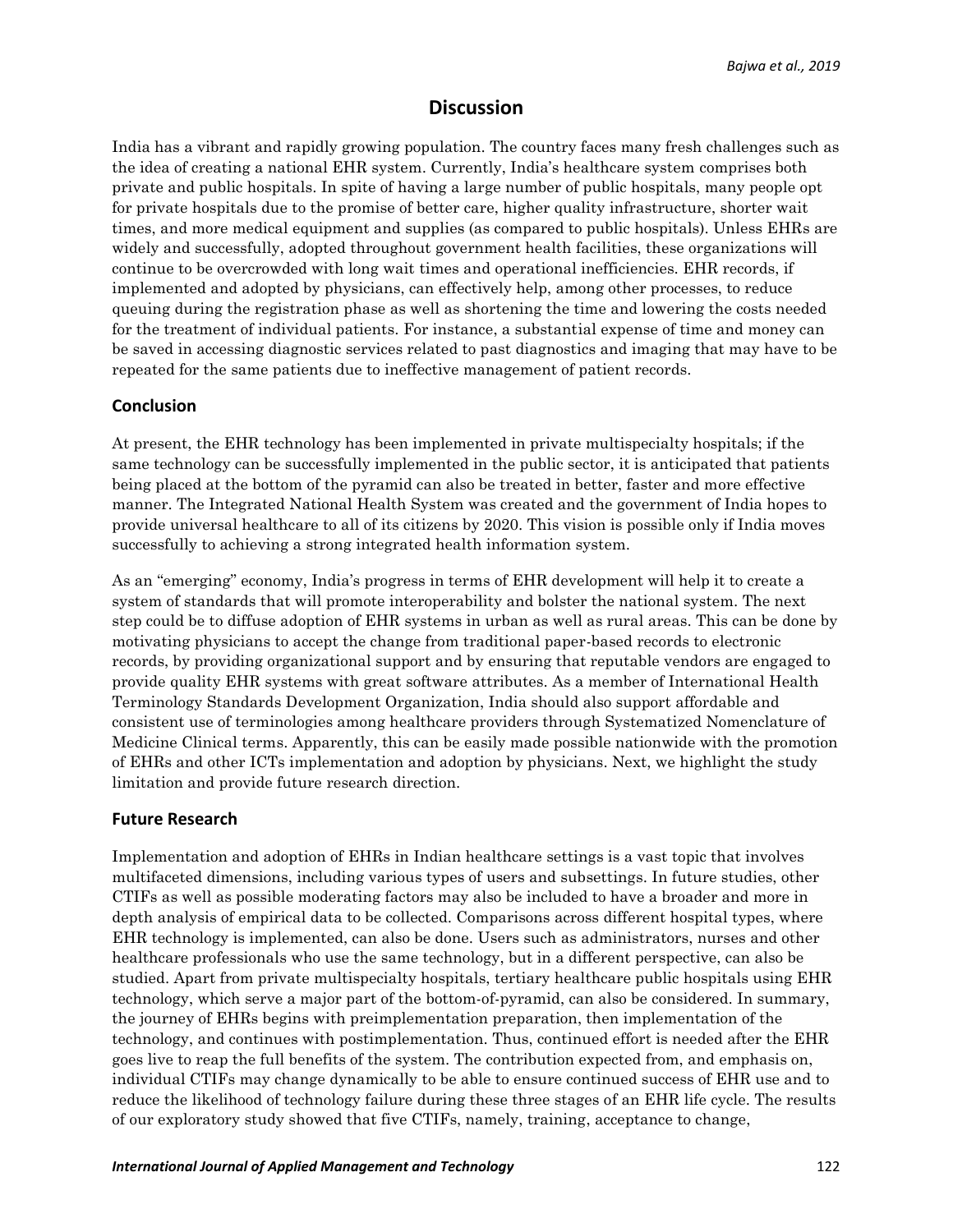organizational support, computer knowledge, and software attributes of EHRs, are critical to ensure success of an EHR implementation. How the different CTIFs impact on the different stages of an effective EHR implementation is also a key research question to be investigated by future researchers.

## **References**

- Abramson, E. L., McGinnis, S., Edwards, A., Maniccia, D. M., Moore, J., & Kaushal, R. (2011). Electronic health record adoption and health information exchange among hospitals in New York State. *Journal of Evaluating Clinical Practices*, *18*, 1156–1162.
- Ajami, S., & Bagheri-Tadi, T. (2013). Barriers for adopting electronic health records (EHRs) by physicians. *Acta Informatics Medical*, *21*, 129–134. doi:10.5455/aim.2013.21.129-134
- Bajwa, S. S., Virdi, S. S., Bajwa, S. K., Ghai, G. K., Singh, K., & Rana, C. S. (2010). In depth analysis of motivational factors at work in the health industry. *Industrial Psychiatry Journal, 19*, 20– 29.
- Betts, P. W. (2000). *Supervisory management* (7th ed.). London, United Kingdom: Prentice Hall.
- Bhattacharya, I., Ramachandran, A., & Jha, B. (2012). Healthcare analytics on the cloud. *Online Journal of Health and Allied Sciences, 11*, 1–16.
- Bontis, N., Richards, D., & Serenko, A. (2011). Improving service delivery: Investigating the role of information sharing, job characteristics, and employee satisfaction. *The Learning Organization, 18*, 239–250.
- Brief, A. P., & Weiss, H. M. (2002). Organizational behavior: Affect in the workplace. *Annual Review of Psychology, 53*, 279–307.
- Christensen, C. M., Bohmer, R., & Kenagy, J. (2000). Will disruptive innovations cure health care? *Harvard Business Review, 78*, 102–112.
- Coiera, E., Aarts, J., & Kulikowski, C. (2012). The dangerous decade. *Journal of the American Medical Informatics Association*, *19*, 2–5. doi:10.1136/amiajnl-2011-000674
- Eni, G., & Tan, J. (1989). Going north on a north-bound trail: A model for achieving health management goals and objectives. *Health Services Management Research*, *2*, 146–154. doi:10.1177/095148488900200206
- Field, A. (2005). *Discovering statistics through SPSS*. Thousand Oaks, CA: Sage.
- Gagnon, M. P., Legare, F., Labrecque, M., Fremont, P., Pluye, P., & Gravel, K. (2009). Interventions for promoting information and communication technologies adoption in healthcare professionals. *Cochrane Database System Review*, *1*, CD006093. doi:10.1002/14651858.CD006093.pub2
- Gupta, S. K., & Joshi, R. (2008). *Human resource management.* Ludhiana, India: Kalyani.
- Hackman, J. R., & Oldham, G. R. (1980). *Work redesign.* Reading, MA: Addison-Wesley.
- Hair, J. F., Black, W. C., Babin, B. J., Anderson, R. E., & Tatham, R. L. (2006). *Multivariate data analysis*. Cranbury, NJ: Pearson Education.
- Haughom J., Kriz, S., & McMillan, D. R. (2011). Overcoming barriers to EHR adoption. Healthcare financial management. *Journal of the Healthcare Financial Management Association, 65,* 96– 100.
- Howard, J. L., & Frink, D. D. (1996). The effects of organizational restructure on employee satisfaction. *Group and Organization Management*, *21*, 278–303.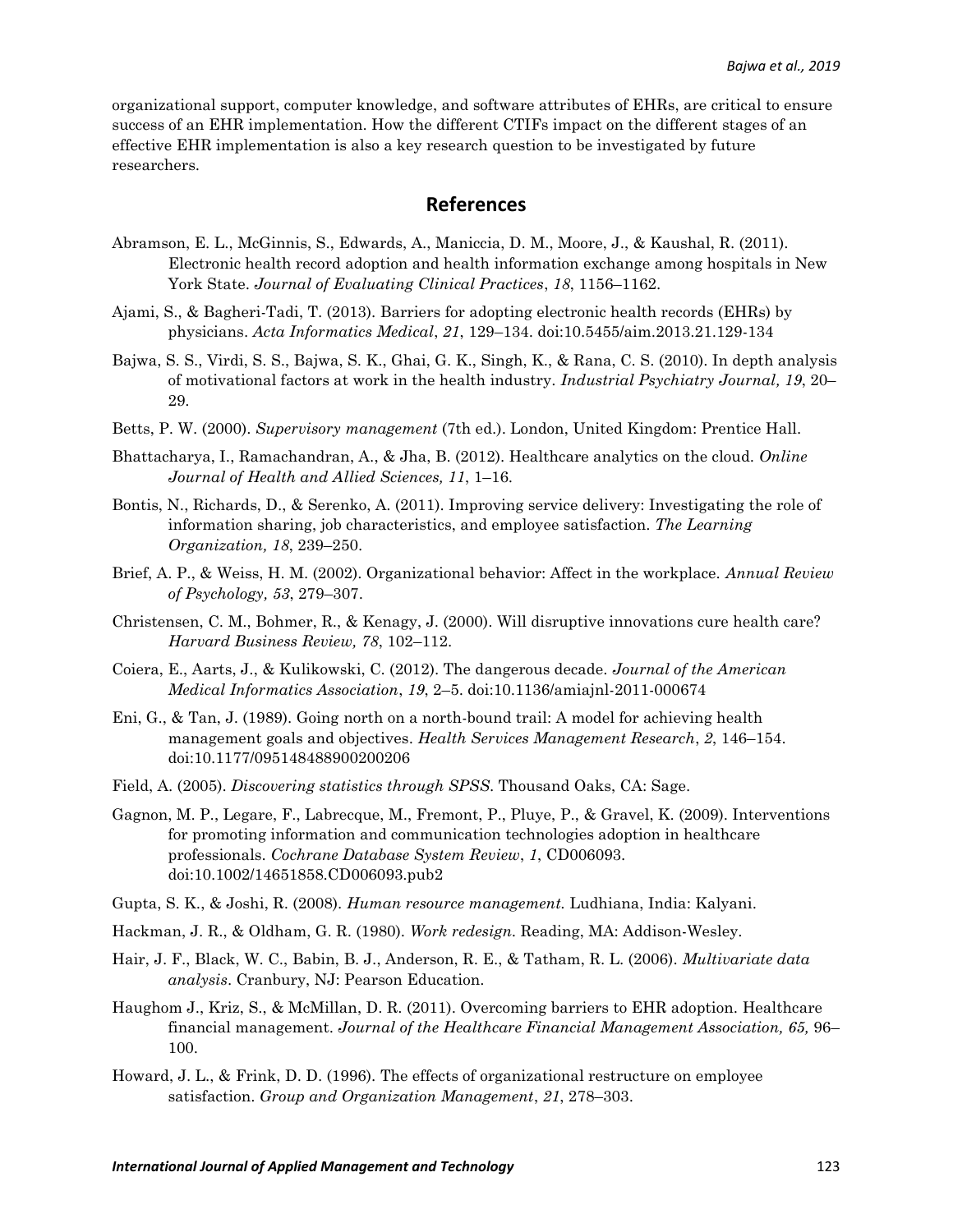- Institute of Medicine. (2012). *Health IT and patient safety: Building safer systems for better care*. Washington, DC: National Academy Press.
- Jaana, M., Ward, M. M., & Bahensky, J. A. (2012). EMRs and clinical IS implementation in hospitals: A statewide survey. *Journal of Rural Health*, *28*, 34–43.
- Jha, A. K., Bates, D. W., Jenter, C., Orav, E. J., Zheng, J., Cleary, P., & Simon, S. R. (2009). Electronic health records: Use, barriers and satisfaction among physicians who care for Black and Hispanic patients. *Journal of Evaluation in Clinical Practice*, *15*, 158–163. doi:10.1111/j.1365-2753.2008.00975.x
- Jha, A. K., Doolan, D., Grandt, D., Scott, T., & Bates, D. W. (2008). The use of health information technology in seven nations. *International Journal of Medical Informatics*, *77*, 848–854. doi:10.1016/j.ijmedinf.2008.06.007
- Kaiser, H. F. (1974). An index of factorial simplicity. *Psychometrika, 39,* 31–36.
- Kaplan, B., & Harris-Salamone, K. (2009). Health IT success and failure: Recommendations from literature and an AMIA workshop. *Journal of the American Medical Informatics Association*, *16*, 291–299. doi:10.1197/jamia.M2997
- Kim, J. O., & Mueller, C. W. (1978). *Introduction to factor analysis*. *What it is and how to do it*. Beverly Hills, CA: Sage.
- Malach, M., & Baumol, W. J. (2012). Opportunities for cost reduction of medical care: Part 3. *Journal of Community Health*, *37*, 888–896. doi:10.1007/s10900-011-9534-8
- Miller, R. H., & Sim, I. (2004). Physicians' use of electronic medical records: Barriers and solutions. *Health Affairs*, *23*, 116–126.
- Moon, Y. B. (2007). Enterprise resource planning (ERP): A review of the literature. *International Journal of Management and Enterprise Development*, *4*, 235. doi:10.1504/IJMED.2007.012679
- Moukheiber, R. (2013). The staggering cost of an epic electronic health record might not be worth it. *Forbes, 24,* 14–25.
- Or, C., Dohan, M., & Tan, J. (2014). Understanding critical barriers to implementing a clinical information system in a nursing home through the lens of a socio-technical perspective. *Journal of Medical Systems*, *38*, 1–10. doi:10.1007/s10916-014-0099-9
- Pare, G., Sicotte, C., & Jacques, H. (2006). The effects of creating psychological ownership on physicians acceptance of clinical information systems. *Journal of the American Medical Informatics Association*, *13*, 197–205. doi:10.1197/jamia.M1930
- Price, J. L. (2004). The development of a causal model of voluntary turnover. In R. Griffeth & P. Hom (Eds.), *Innovative theory and empirical research on employee turnover* (pp. 3–34). Greenwich, CT: Information Age.
- Robbins, S. P. (2005). *Organizational behavior* (11th ed.). Upper Saddle River, NJ: Pearson Prentice Hall.
- Rogers, E. M. (2010). *Diffusion of Innovations*. New York, NY: Simon and Schuster.
- Rosenthal, D. A. (2002). Managing non-technical factors in healthcare IT projects. *Journal of Healthcare Information Management*, *16*, 56.
- Safdari, R., Ghazisaeidi, M., & Jebraeily, M. (2015). Electronic health records: critical success factors in implementation. *Acta Informatica Medica*, *23*, 102–104. doi:10.5455/aim.2015.23.102-104